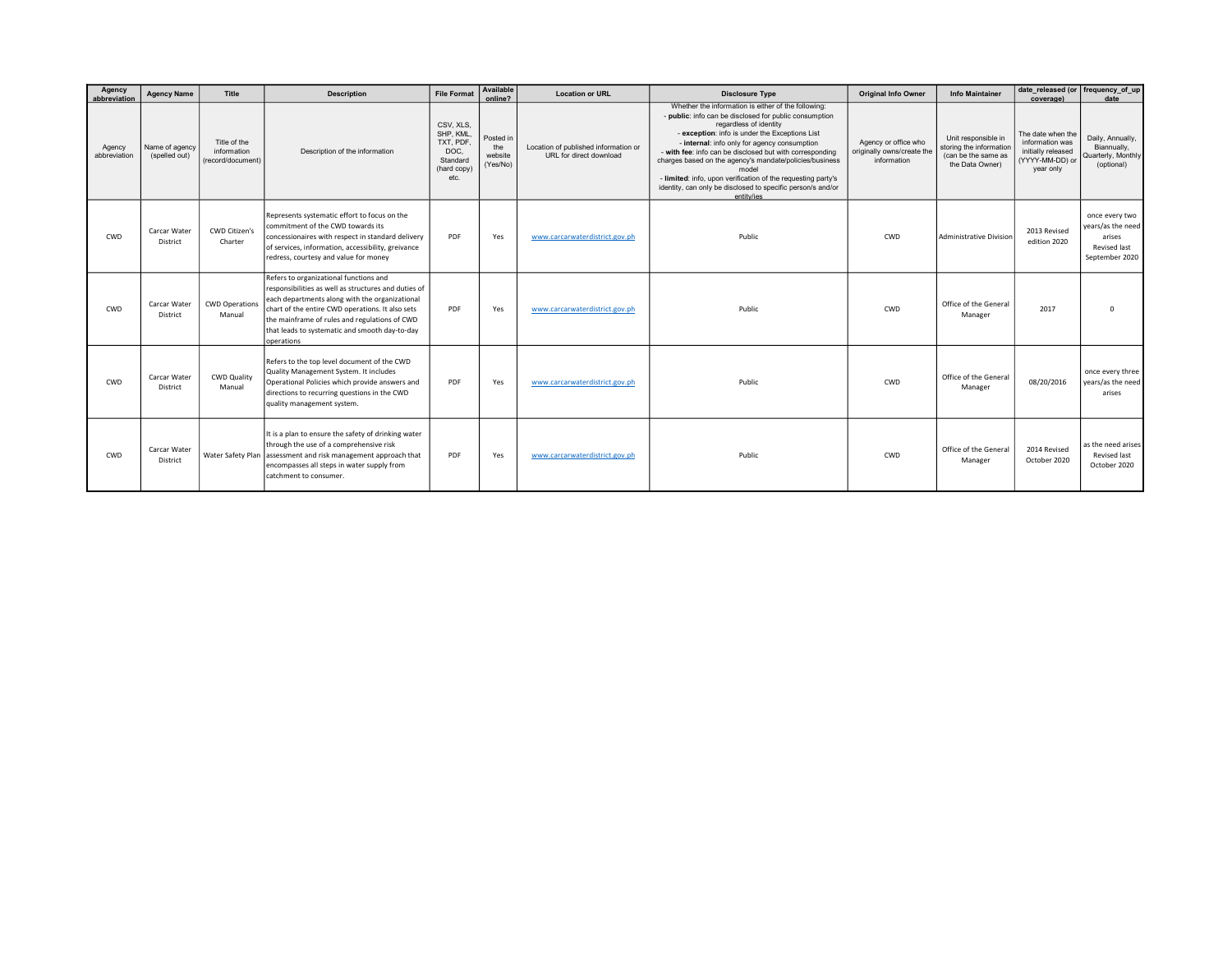|                                           | Year-Quarter Tracking Number    | <b>Request</b><br><b>Type</b>                     | <b>Date Received</b>                                                               | <b>Title of Request</b>        | <b>Extension?</b>                                                                              | <b>Status</b>     | <b>Date Finished</b>                                                                                              | <b>Proces</b><br>sing<br>Days                                                                                                        | Cost                                                                                                                             | filed?                                                                                                                    | Appeal/s Feedback<br><b>Score</b>                                              | <b>Remarks</b>                          |
|-------------------------------------------|---------------------------------|---------------------------------------------------|------------------------------------------------------------------------------------|--------------------------------|------------------------------------------------------------------------------------------------|-------------------|-------------------------------------------------------------------------------------------------------------------|--------------------------------------------------------------------------------------------------------------------------------------|----------------------------------------------------------------------------------------------------------------------------------|---------------------------------------------------------------------------------------------------------------------------|--------------------------------------------------------------------------------|-----------------------------------------|
| year and quarter<br>of report<br>coverage | Internal FOI Tracking<br>number | if request was<br>lodged through<br>(paper-based) | date request was<br>lodged by<br>eFOI or standard requesting party<br>(YYYY-MM-DD) | title of information requested | if the agency<br>requested for<br>extension or<br>additional 20<br>working days<br>(YES or NO) | status of request | date request was<br>processed/finished<br>by the agency; if<br>not yet<br>processed/finished,<br>indicate ONGOING | number<br>of<br>working<br>days in<br>facilitatin<br>g the<br>finished<br>within the<br>same<br>day,<br>indicate<br>$\boldsymbol{0}$ | fees paid by<br>the<br>requesting<br>party for<br>request; if facilitation of<br>request; if<br>none,<br>indicate<br><b>FREE</b> | If the<br>requesting<br>party or any<br>other citizen<br>filed an<br>appeal for the<br>specific<br>request (YES<br>or NO) | Score given<br>by the<br>requesting<br>party through<br>the feedback<br>survey | Additional details about the<br>request |
| 2017-Q1                                   | N/A                             | None                                              | None                                                                               | None                           | <b>NA</b>                                                                                      | None              | <b>NA</b>                                                                                                         |                                                                                                                                      |                                                                                                                                  | NA                                                                                                                        | <b>NA</b>                                                                      | <b>NA</b>                               |
| 2017-Q2                                   | N/A                             | None                                              | None                                                                               | None                           | <b>NA</b>                                                                                      | None              | <b>NA</b>                                                                                                         |                                                                                                                                      |                                                                                                                                  | <b>NA</b>                                                                                                                 | <b>NA</b>                                                                      | <b>NA</b>                               |
| 2017-Q3                                   | N/A                             | None                                              | None                                                                               | None                           | NA                                                                                             | None              | <b>NA</b>                                                                                                         |                                                                                                                                      |                                                                                                                                  | NA                                                                                                                        | NA                                                                             | <b>NA</b>                               |
| 2017-Q4                                   | N/A                             | None                                              | None                                                                               | None                           | <b>NA</b>                                                                                      | None              | <b>NA</b>                                                                                                         |                                                                                                                                      |                                                                                                                                  | NA                                                                                                                        | <b>NA</b>                                                                      | <b>NA</b>                               |
| 2018-Q1                                   | N/A                             | None                                              | None                                                                               | None                           | <b>NA</b>                                                                                      | None              | <b>NA</b>                                                                                                         |                                                                                                                                      |                                                                                                                                  | <b>NA</b>                                                                                                                 | <b>NA</b>                                                                      | <b>NA</b>                               |
| 2018-Q2                                   | N/A                             | None                                              | None                                                                               | None                           | <b>NA</b>                                                                                      | None              | <b>NA</b>                                                                                                         |                                                                                                                                      |                                                                                                                                  | NA                                                                                                                        | <b>NA</b>                                                                      | <b>NA</b>                               |
| 2018-Q3                                   | N/A                             | None                                              | None                                                                               | None                           | <b>NA</b>                                                                                      | None              | <b>NA</b>                                                                                                         |                                                                                                                                      |                                                                                                                                  | NA                                                                                                                        | <b>NA</b>                                                                      | <b>NA</b>                               |
| 2018-Q4                                   | N/A                             | None                                              | None                                                                               | None                           | <b>NA</b>                                                                                      | None              | <b>NA</b>                                                                                                         |                                                                                                                                      |                                                                                                                                  | <b>NA</b>                                                                                                                 | <b>NA</b>                                                                      | <b>NA</b>                               |
| 2019-Q1                                   | N/A                             | None                                              | None                                                                               | None                           | NA                                                                                             | None              | NA                                                                                                                |                                                                                                                                      |                                                                                                                                  | NA                                                                                                                        | NA                                                                             | <b>NA</b>                               |
| 2019-Q2                                   | N/A                             | None                                              | None                                                                               | None                           | <b>NA</b>                                                                                      | None              | <b>NA</b>                                                                                                         |                                                                                                                                      |                                                                                                                                  | NA                                                                                                                        | <b>NA</b>                                                                      | <b>NA</b>                               |
| 2019-Q3                                   | N/A                             | None                                              | None                                                                               | None                           | NA                                                                                             | None              | NA                                                                                                                |                                                                                                                                      |                                                                                                                                  | NA                                                                                                                        | NA                                                                             | <b>NA</b>                               |
| 2019-Q4                                   | N/A                             | None                                              | None                                                                               | None                           | <b>NA</b>                                                                                      | None              | <b>NA</b>                                                                                                         |                                                                                                                                      |                                                                                                                                  | NA                                                                                                                        | <b>NA</b>                                                                      | <b>NA</b>                               |
| 2020-Q1                                   | N/A                             | None                                              | None                                                                               | None                           | <b>NA</b>                                                                                      | None              | <b>NA</b>                                                                                                         |                                                                                                                                      |                                                                                                                                  | NA                                                                                                                        | <b>NA</b>                                                                      | <b>NA</b>                               |
| 2020-Q2                                   | N/A                             | None                                              | None                                                                               | None                           | NA                                                                                             | None              | NA                                                                                                                |                                                                                                                                      |                                                                                                                                  | NA                                                                                                                        | <b>NA</b>                                                                      | <b>NA</b>                               |
| 2020-Q3                                   | N/A                             | None                                              | None                                                                               | None                           | NA                                                                                             | None              | NA                                                                                                                |                                                                                                                                      |                                                                                                                                  | NA                                                                                                                        | NA                                                                             | <b>NA</b>                               |
| 2020-Q4                                   | N/A                             | None                                              | None                                                                               | None                           | <b>NA</b>                                                                                      | None              | <b>NA</b>                                                                                                         |                                                                                                                                      |                                                                                                                                  | <b>NA</b>                                                                                                                 | <b>NA</b>                                                                      | <b>NA</b>                               |
| 2021-Q1                                   | N/A                             | None                                              | None                                                                               | None                           | NA                                                                                             | None              | NA                                                                                                                |                                                                                                                                      |                                                                                                                                  | NA                                                                                                                        | <b>NA</b>                                                                      | <b>NA</b>                               |
| 2021-Q2                                   | N/A                             | None                                              | None                                                                               | None                           | <b>NA</b>                                                                                      | None              | <b>NA</b>                                                                                                         |                                                                                                                                      |                                                                                                                                  | NA                                                                                                                        | <b>NA</b>                                                                      | <b>NA</b>                               |
| 2021-Q3                                   | N/A                             | None                                              | None                                                                               | None                           | <b>NA</b>                                                                                      | None              | <b>NA</b>                                                                                                         |                                                                                                                                      |                                                                                                                                  | NA                                                                                                                        | NA                                                                             | <b>NA</b>                               |
| 2021-Q4                                   | N/A                             | None                                              | None                                                                               | None                           | <b>NA</b>                                                                                      | None              | <b>NA</b>                                                                                                         |                                                                                                                                      |                                                                                                                                  | <b>NA</b>                                                                                                                 | <b>NA</b>                                                                      | <b>NA</b>                               |